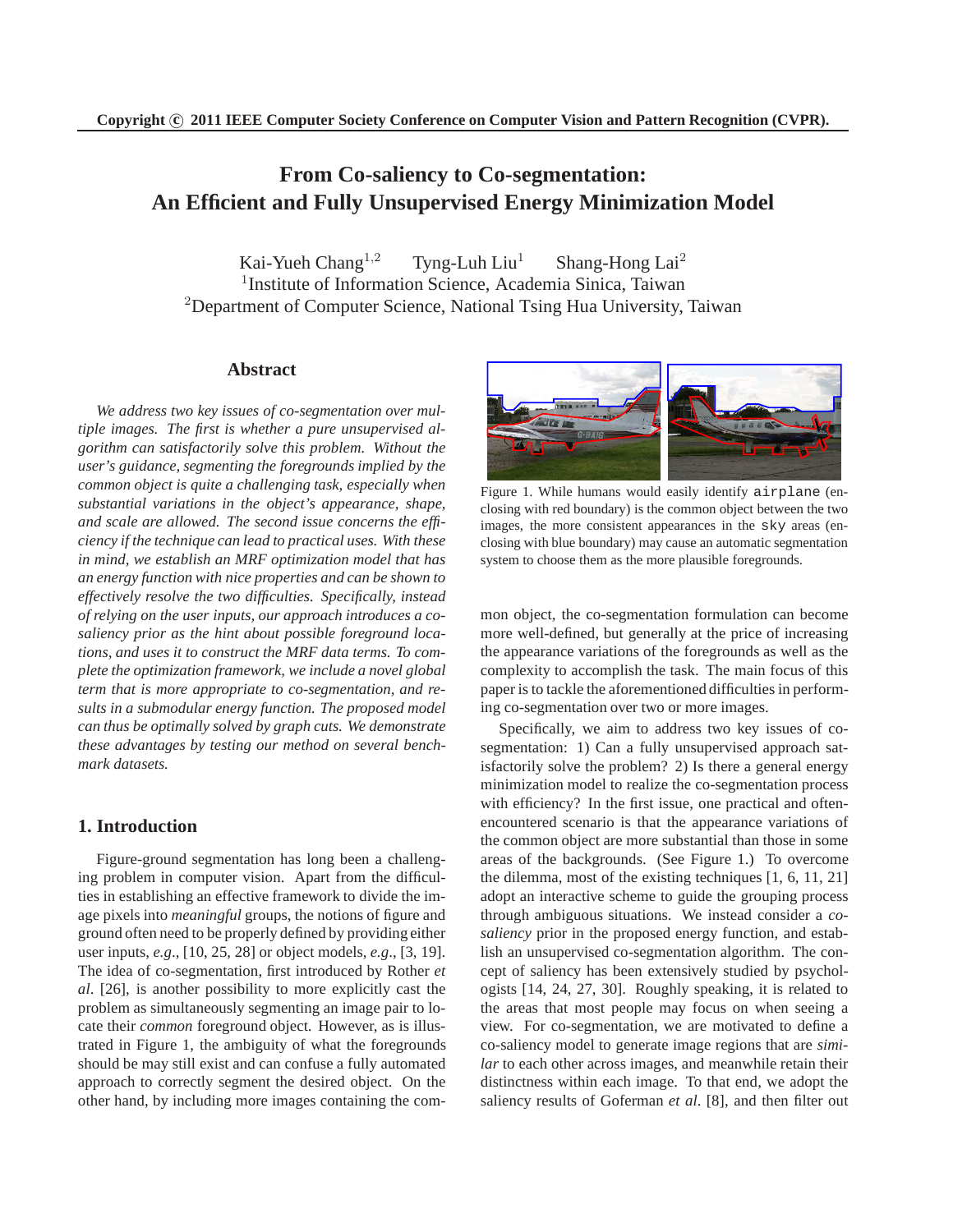the areas that infrequently appear in most images. In the second issue, we observe that an important factor in solving the co-segmentation problem is the establishment of a suitable consistency measure between the foreground areas from any two different images. For those techniques based on MRF, the consistency check is often carried out by introducing a global term in the energy function, *e.g*., [11, 21, 26]. Such a global term is typically defined by the similarity of two histograms from two potential foreground areas. Since the number of possible foreground regions in an image is two to the power of the number of superpixels (or pixels, in the extreme case), evaluating the global term over all the possible foreground pairs becomes pivotal concerning efficiency. This aspect of consideration is even more critical when more images are included for cosegmentation. In our approach, we have proposed a new and effective global term that satisfies the *submodular* condition [17]. The resulting energy minimization can thus be optimally solved by the graph-cut algorithm [4].

Another aspect of our effort is to investigate how to come up with a good feature representation for co-segmentation. In particular, we focus on the global energy term for the reason just described. As in our formulation the potential foreground regions evaluated by the global term are represented as histograms of *visual words*, it is constructive to explore whether enforcing the clustering criterion to consider the property that the images share a common object would result in a more effective *vocabulary*. That is, we may prefer that pixels (or sampled pixels) are grouped to form a visual word owing to not only having similar descriptor values but also spreading over *different* images. This point will be discussed in detail in Section 4. We summarize the main contributions of this paper as follows:

- Introduce a co-saliency prior to make the unsupervised co-segmentation possible.
- Establish a new global energy term to effectively solve co-segmentation over multiple images.
- Propose a useful regularization term in  $K$ -means objective function to encourage gathering pixels with similar appearance across different images.

# **2. Related work**

Co-segmentation techniques most relevant to ours are those heavily relying on the regularity of a global energy term in their MRF model. Rother *et al*. [26] and Mukherjee *et al.* [21] respectively use the  $L_1$  and the  $L_2$  norm to measure the dissimilarity between foreground histograms. The main drawback of both is that solving the whole model becomes NP-hard. Hochbaum and Singh [11] subsequently propose a "reward" model that satisfies the submodular condition and therefore can be efficiently solved by graph cuts. However, the inner product of two *unnormalized* histograms representing the reward model is hard to give a meaningful explanation of why it yields a suitable similarity measure. Namely, a large inner product value by their model does not imply that the two unnormalized histograms are more similar. In [29], without directly comparing two histograms, Vicente *et al*. propose a new global model to favor a co-segmentation result that all pixels associated with a visual word are either uniformly from background or foreground. The criterion is reasonable when the desired foregrounds of both images are indeed instances of the same object with possible scale changes. It is not clear if the model can be extended to handle more challenging backgrounds, viewpoint changes, and appearance variations pertaining to the foreground object. While the above methods [11, 21, 26, 29] all include a global term in their MRF model and test on co-segmentation with only two images containing identical or similar objects, Joulin *et al*. [15] consider co-segmenting more than two images with different instances from a more general concept of the *same* object class. Their formulation treats co-segmentation as a two-cluster problem, and yields impressive results. However, since the goodness of clustering depends on the accuracy in evaluating the similarity between every two local patches (or superpixels), the framework seems to require fine over-segmentation, say, around 500 superpixels per image to give satisfactory performances, and therefore results in a less efficient implementation.

As is mentioned earlier, a number of co-segmentation methods need user inputs to facilitate the process. The approaches by Mukherjee *et al*. [21] as well as by Hochbaum and Singh [11] both require providing some scribbles (similar to those in GrabCut [25]). Instead of suggesting the scribbles at first, Batra *et al*. [1] propose to guide the user to input additional strokes on the area that is the hardest to decide the pixel labels. Without relying on the scribble cues, Cui *et al*. [6] assume that one of the images is handsegmented. Rother *et al*. [26] add a constant penalty for assuming the background label to avoid the trivial solution that all pixels are labeled as background. Joulin *et al*. [15] divide pixels into two clusters, and let the user choose which cluster is more likely to be the common object cluster.

In passing, we notice that more recently Chen [5] has proposed a scheme to find the common salient objects between a pair of images by enhancing the similar and preattentive patches. However, it appears to be hard to generalize the formulation to the case of handling more than two images. Also, Rahtu *et al*. [22] and Ramanathan *et al*. [23] both take account of the saliency information in segmenting meaningful objects from a *single* image. Direct and feasible extensions of their approach to co-segmentation of two or more images are not obvious in view of the difficulty in sifting the saliency information from each image.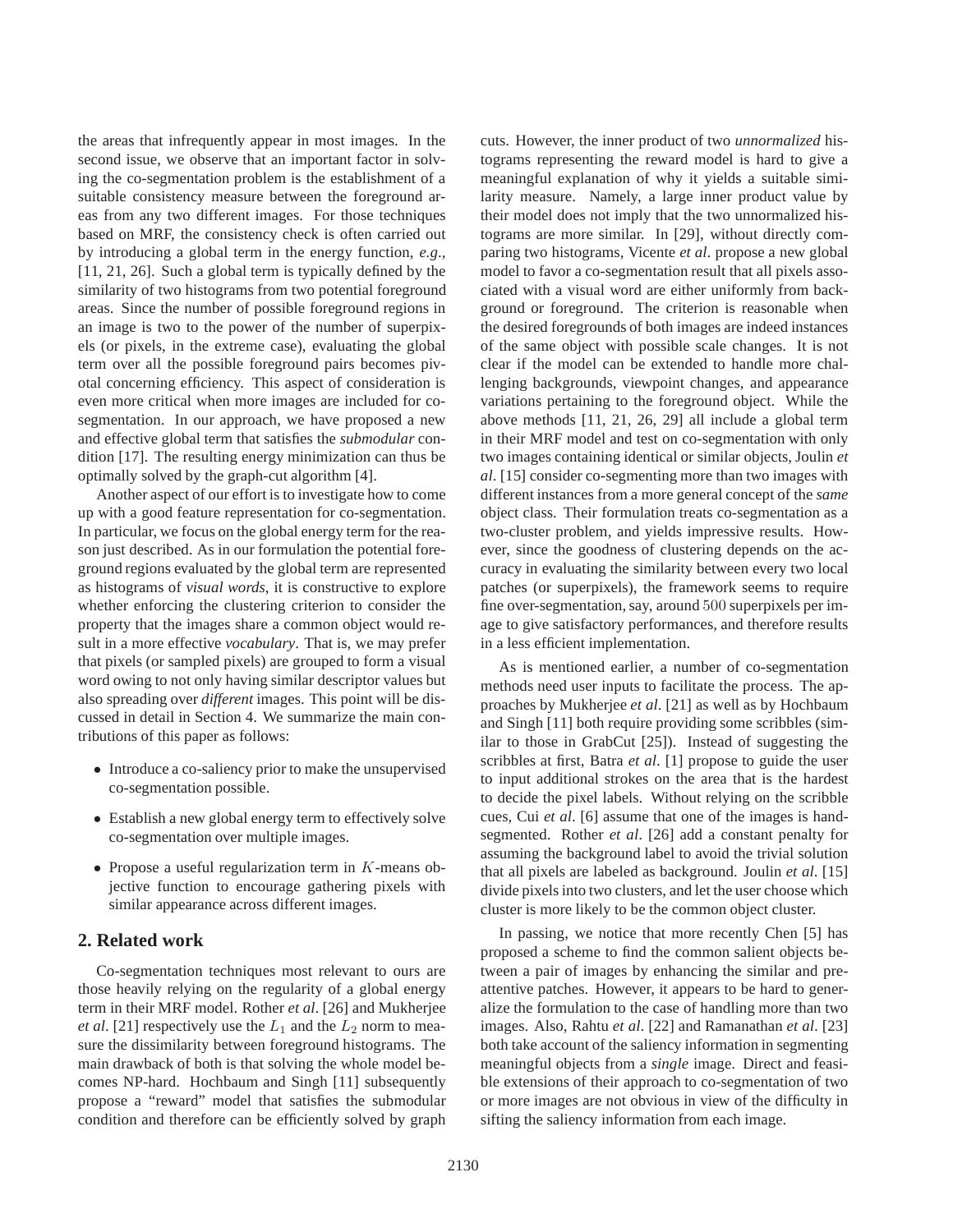## **3. Co-segmentation energy function**

Given a set of M images  $\{I^i\}_{i=1}^M$  for co-segmentation, the foreground of  $I^i$  is simply the area containing an instance of the common object. We apply the oversegmentation technique provided in [7] to each image, and partition  $I^i$  into  $n_i$  superpixels. Then, the foreground and the background of  $I^i$  can be approximately represented by a binary label vector  $x^i \in \{0,1\}^{n_i}$ . It follows that in the context of the proposed MRF model, co-segmenting these M images is to find the binary labels  $\{x^i\}_{i=1}^M$  minimizing the following energy function:

$$
F(\{\mathbf{x}^{i}\}) = \sum_{i} L_{i}(\mathbf{x}^{i}) + \lambda \cdot E(\{\mathbf{x}^{i}\})
$$

$$
= \sum_{i} L_{i}(\mathbf{x}^{i}) + \lambda \sum_{i,j} G(\mathbf{x}^{i}, \mathbf{x}^{j}, I^{i}, I^{j})
$$
(1)

where  $L_i(\mathbf{x}^i)$  is the *within-image* MRF energy of the labeling  $\mathbf{x}^i$  on  $I^i$ ,  $G(\mathbf{x}^i, \mathbf{x}^j, I^i, I^j)$  is the *between-image* energy measuring the inconsistency between  $I^i$  and  $I^j$  under the labelings  $x^i$  and  $x^j$ , and  $\lambda$  weighs the importance of the global energy term  $E({\{\mathbf{x}^i\}})$ . In what follows, we shall first explain how the co-saliency prior is derived, and how to use the information to construct  ${L_i}$ . We then focus on the details of G and its useful property to complete the proposed energy minimization model.

#### **3.1. Co-saliency prior**

Saliency detection is often formulated as the search of the distinct areas in an image, *e.g*., [8, 12, 13] since human eyes are easily attracted by the unusual things with respect to the whole view. Our co-segmentation model assumes that in most of the images  $\{I^i\}_{i=1}^M$ , their detected salient areas contain at least parts of the foreground object. The assumption is reasonable as the object of interest usually has some distinguishable appearances from the rest and draw one's attention. This will be termed as the *distinctness* property within an image. On the other hand, the *repeatedness* property among images is also important for co-segmentation. Namely, we prefer that a salient area in an image can be repeatedly detected in others. Based on these observations, we consider the single-view saliency model of Goferman *et al*. [8], and concentrate on those parts of saliency maps that frequently repeat in most images, *i.e*.,

 $Co$ -saliency = Saliency  $\times$  Repeatedness.

Let  $S^i$  and  $\tilde{S}^i$  be the saliency and the co-saliency maps of  $I^i$ , and their value at pixel j is denoted as  $s_j^i$  and  $\tilde{s}_j^i$ , respectively. To obtain the co-saliency map  $\tilde{S}^i$ , we adjust each  $s_j^i$ by multiplying a weight  $w_j^i$  that can be thought as the likelihood of repeatedness over  $\{I^k\}_{k\neq i}$ . More specifically, we



Original images  $\{I^i\}$ 



Saliency maps  $\{S^i\}$ 



Co-saliency maps  $\{\tilde{S}^i\}$ 

Figure 2. Saliency versus co-saliency. Within the second image to the left, the can is salient. However, most pixels of that area have less repeatedness weights due to that the can does not appear in other images. It follows that the corresponding co-saliency map would have smaller co-saliency values around that area.

focus on those image pixels whose saliency value is larger than  $0.6 \times s_{\text{max}}^i$  where  $s_{\text{max}}^i$  is the maximal saliency value of  $I^i$ . And in such distinct areas, we sample a point every five pixels and describe it by a SIFT feature [20]. Let  $g_j^i$  be the SIFT feature of point j on image  $I^i$ . For each  $g^i_j$ , we compute the *distance* to its most similar point on image  $I^k$ by

$$
d(\mathbf{g}_j^i, I^k) = \min_l \|\mathbf{g}_j^i - \mathbf{g}_l^k\|.
$$
 (2)

Thus, according to (2), each  $g_j^i$  is now associated with  $M-1$  distances  $\{d(g_j^i, I^k)\}_{k\neq i}$ . We then average the first half smallest distances to derive  $\overline{d}_j^i$ , and use the sigmoid function to define the weight  $w_j^i$  by

$$
w_j^i = \frac{1}{1 + \exp\left(-\frac{\mu - \bar{d}_j^i}{\sigma}\right)}\tag{3}
$$

where  $\mu$  and  $\sigma$  are the parameters related to the shape of the sigmoid function. ( $\mu = 0.8$  and  $\sigma = 0.2$  in all our experiments.) While the above procedure yields only the weights of the sampled points, the weights of all the remaining pixels of  $I^i$  can be approximated by interpolation from those of their closest sampled points. Finally, we rescale the cosaliency values of  $\tilde{S}^i$  to [0, 1]. (See Figure 2.)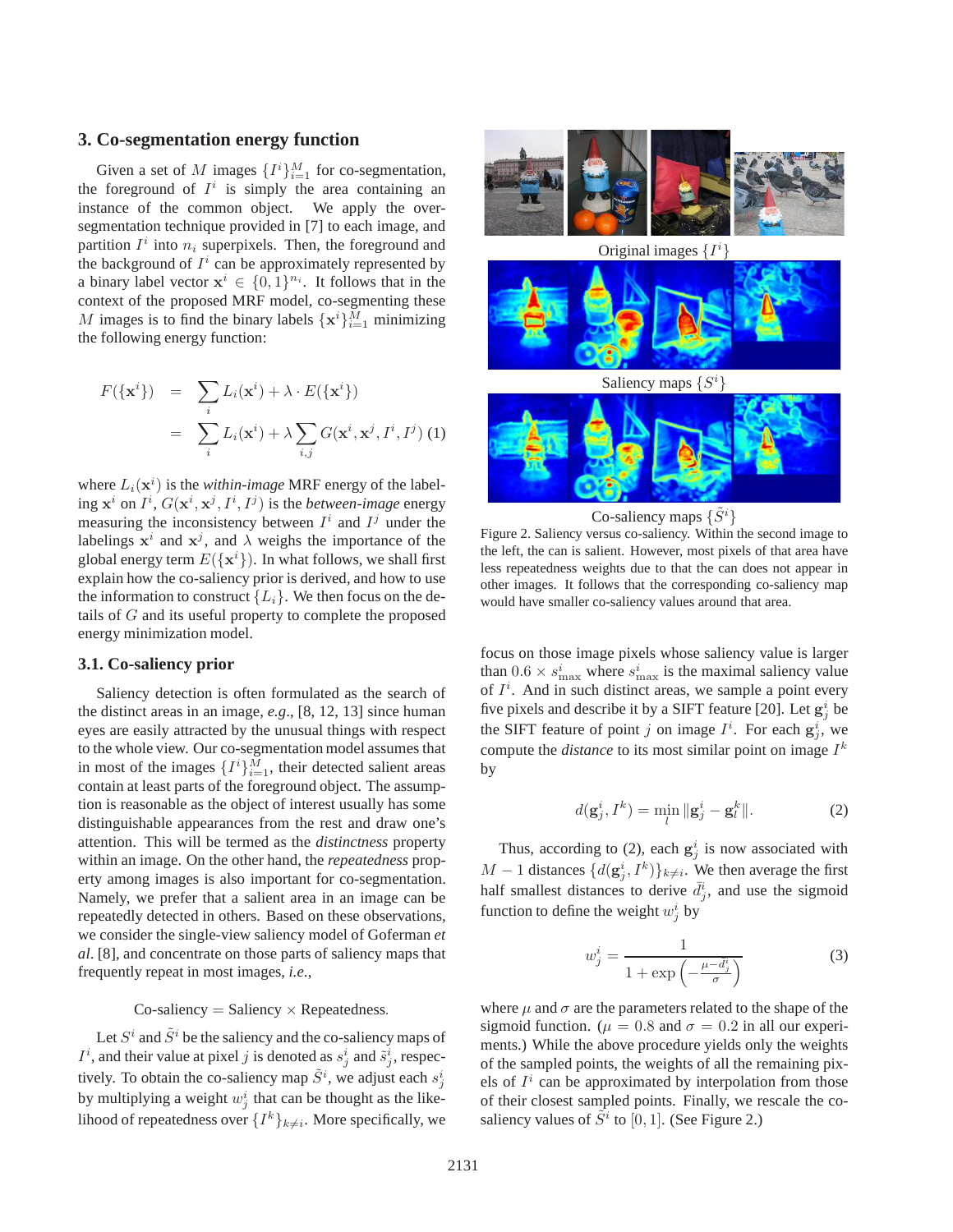#### **3.2. Within-image MRF energy**

We are now ready to define the within-image energy  $L_i(\mathbf{x}^i)$  in (1) of binary labeling  $\mathbf{x}^i$  over superpixels  $\{p_j^i\}$ of  $I^i$ . Like in most of the conventional MRF models,  $L_i$ contains a data term and a pairwise *smoothness* term. To specify the two terms, we need two additional definitions. The first pertains to the cost of labeling a superpixel, say,  $\mathbf{p}_j^i$  as foreground, and is given by

$$
\alpha_j^i = \sum_{k \in \mathbf{p}_j^i} \tau - \tilde{s}_k^i \tag{4}
$$

where  $\tau$  is a parameter to be adjusted and its discussions will be provided in Section 5.1. The second definition concerns the cost of assigning different labels to two adjacent superpixels. Let  $\mathcal{E}^i$  be the edge set that encodes the adjacency relations of  $\{p_j^i\}$  and  $\beta_{j,k}^i$  be the cost of different labels between  $\mathbf{p}_j^i$  and  $\mathbf{p}_k^i$ ,  $(j, k) \in \mathcal{E}^i$ . In particular, we have

$$
\beta_{j,k}^i = \sum_{(l,m)\in B_{j,k}^i} \exp\left(-\frac{\|\mathbf{v}_l^i - \mathbf{v}_m^i\|^2}{2\sigma_{RGB}^2}\right) \tag{5}
$$

where  $\mathbf{v}_l^i$  and  $\mathbf{v}_m^i$  are the respective RGB values of pixels l and m, and  $B_{j,k}^{i}$  includes all the pairs of adjacent pixels across the boundary of superpixels  $\mathbf{p}_j^i$  and  $\mathbf{p}_k^i$ . (In our implementation  $\sigma_{RGB}$  is set to 20/256.) With (4) and (5), the exact form of  $L_i(\mathbf{x}^i)$  can then be stated as follows:

$$
L_i(\mathbf{x}^i) = \sum_{j=1}^{n_i} \alpha_j^i x_j^i + \sum_{(j,k) \in \mathcal{E}^i} \beta_{j,k}^i \delta[x_j^i \neq x_k^i]
$$
 (6)

where  $n_i$  is the total number of superpixels in  $I^i$ , and  $\delta$  is an indicator function that outputs 1 when the statement is true. The fact that  $\beta_{j,k}^i > 0$  for all  $(j,k) \in \mathcal{E}^i$  ensures the following important regularity about  $L_i(\mathbf{x}^i)$ .

**Property 1** The within-image MRF energy  $L_i(\mathbf{x}^i)$  defined *in (6) is submodular.*

#### **3.3. Global energy term**

In evaluating the global energy term  $E({\{\mathbf{x}^i\}})$  in (1), like [11, 21, 26], we represent each superpixel by an unnormalized histogram h. It follows that the summation of the histograms of all the superpixels within an area also forms this area's representation. Given a binary labeling  $x^i$  over image  $I^i$ , the implied foreground and background can be respectively represented by

$$
\mathbf{H}_f^i = \sum_{k=1}^{n_i} \mathbf{h}_k^i x_k^i \text{ and } \mathbf{H}_b^i = \sum_{k=1}^{n_i} \mathbf{h}_k^i (1 - x_k^i). \tag{7}
$$

We further denote the histogram of  $I^i$  as

$$
\mathbf{H}^{i} = \sum_{k=1}^{n_i} \mathbf{h}_k^{i} = \mathbf{H}_f^{i} + \mathbf{H}_b^{i}.
$$
 (8)

From (1), establishing the global term can be reduced to specifying the between-image energy  $G(\mathbf{x}^i, \mathbf{x}^j, I^i, I^j)$ . We observe that good co-segmentation results often share two important attributes—not only the foregrounds are similar to each other but also each of them should be dissimilar to its respective background. We thus define

$$
G(\mathbf{x}^{i}, \mathbf{x}^{j}, I^{i}, I^{j}) = \|\mathbf{H}_{f}^{i} - \mathbf{H}_{f}^{j}\|_{2}^{2} - \sum_{k \in \{i, j\}} c_{1}^{k} \|\mathbf{H}_{f}^{k} - c_{2}^{k} \mathbf{H}_{b}^{k}\|_{2}^{2}
$$
\n(9)

where  $c_1^*$  decides the influence of the dissimilarity, and  $c_2^*$  is to balance the foreground and the background histograms; otherwise, directly comparing these two un-normalized histograms may not be reasonable, since their corresponding areas can be of very different sizes. Note that the dissimilarity measure in (9) is between the entire foreground and background areas, which is different from the pairwise terms of  $L<sup>i</sup>$  in (6) measuring only the local dissimilarities between superpixels. For simplicity, we assume hereafter  $c_1^*$  and  $c_2^*$  are respectively set to the same values  $c_1$  and  $c_2$ .

By substituting  $\mathbf{H}_{b}^{i} = \mathbf{H}^{i} - \mathbf{H}_{f}^{i}$  into (9), and taking the definition of  $\mathbf{H}_{f}^{i}$  in (7), we obtain

$$
G(\mathbf{x}^i, \mathbf{x}^j, I^i, I^j) = C - 2 \sum_{l,m} \langle \mathbf{h}_l^i, \mathbf{h}_m^j \rangle x_l^i x_m^j +
$$
  

$$
2c_1c_2(1 + c_2) \times \sum_{k \in \{i,j\}} \sum_{l=1}^{n_k} \langle \mathbf{h}_l^k, \mathbf{H}^k \rangle x_l^k +
$$
  

$$
(1 - c_1(1 + c_2)^2) \times \sum_{k \in \{i,j\}} \sum_{l,m} \langle \mathbf{h}_l^k, \mathbf{h}_m^k \rangle x_l^k x_m^k
$$
 (10)

where  $C$  is a constant term. Indeed the first three terms in the RHS of (10) satisfy the submodular condition. Whether  $G$  is a submodular function only depends on if the coefficient  $1-c_1(1+c_2)^2$  of the last term is not greater than 0. We let  $c_1 = \frac{1}{(1+c_2)^2}$  so that G can be submodular, and meanwhile assume a simpler form. Finally, by setting  $c = \frac{c_2}{1+c_2}$ ,  $G(\mathbf{x}^i, \mathbf{x}^j, I^i, I^j)$  becomes

$$
C - 2\sum_{l,m} \langle \mathbf{h}_l^i, \mathbf{h}_m^j \rangle x_l^i x_m^j + 2c \times \sum_{k \in \{i,j\}} \sum_{l=1}^{n_k} \langle \mathbf{h}_l^k, \mathbf{H}^k \rangle x_l^k.
$$
\n(11)

From (11), we find that the global energy term in Hochbaum and Singh [11] is a special case of our model when  $c = 0$  (*i.e.*,  $c_2 = 0$ ). On the other hand, when c is set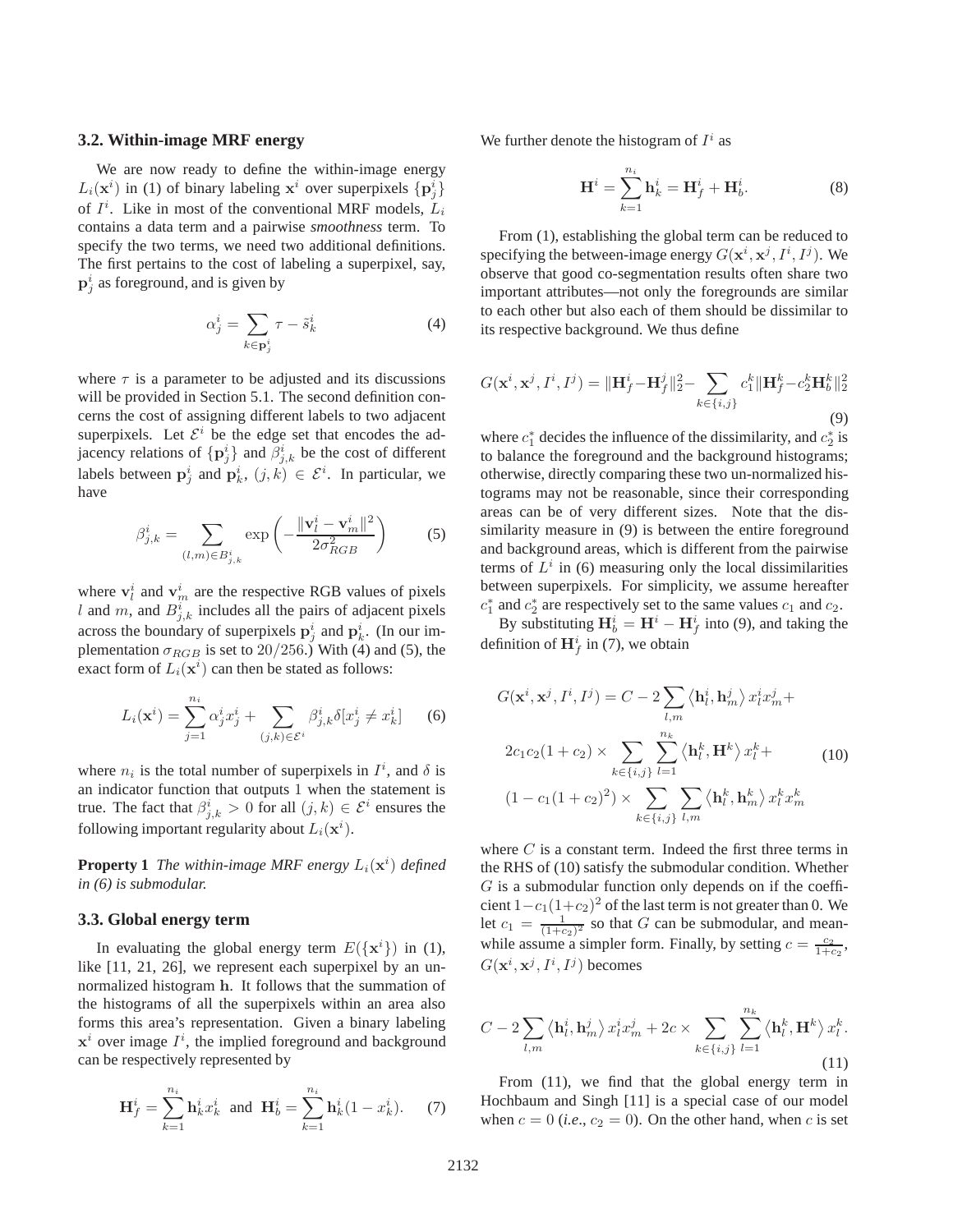

Figure 3. Two examples of visual vocabularies. K-means clustering with the proposed regularization term would more likely yield vocabulary A, which, compared with vocabulary B, is more compact and has two representative visual words (clusters).

to 1, it implies that  $c_1$  is close to 0, and the proposed model is close to that based on  $L_2$  norm used in [21]. Indeed, by introducing only one extra parameter in our approach, we are able to establish a more appropriate global energy term, and effectively tackle co-segmentation over more than two images, which is a much more complicated problem than co-segmenting an image pair.

**Property 2** *The total energy function* F *defined in (9) is submodular, and hence the proposed energy minimization can be optimally solved by the graph-cut algorithm.*

## **4. Learning visual vocabulary**

Our discussions in the previous section point out that the histogram representation of a superpixel plays an important role in formulating the global energy term. Since such a histogram is simply composed of the frequencies of the visual words [18], how these words are derived should, in turn, be a key factor. In our implementation, we have considered two different schemes. The first is standard that the visual words (clusters) are obtained by carrying out  $K$ -means clustering over sampled pixels, and it indeed gives satisfactory implementation of our method. In addition, we also explore the assumption that the images contain instances of a common object in the clustering process. Suppose for the moment that in each image  $I^i$  we have a region  $R^i$  intersecting the underlying foreground.  $(R<sup>i</sup>$  will be discussed in Section 5.2.) We then consider devising a clustering scheme to prefer: 1) across-image, similar pixels of  $\{R^i\}$  assigned to a same cluster should come from as many different images as possible, and 2) within-image, similar pixels of  $R<sup>i</sup>$  should fall into the same cluster. Clearly, the set of visual words containing pixels from {Ri} would become more *representative* and *compact*. (See Figure 3 for an illustration.)

So, the other clustering scheme used in our implementation is to take account of the above two useful properties. To this end, we add a regularization term in the  $K$ -means objective function by utilizing the effects of  $L_1$  and  $L_2$  norm. As described in [2], an  $L_1$ -norm regularization term tends to concentrate values on several entries of a vector while an  $L_2$ -norm regularization term instead spreads values over whole entries. Suppose that we uniformly sample  $J$  pixels from each image, and represent each pixel by a SIFT feature vector **z**. To cluster all these pixels over  $\{I^i\}_{i=1}^M$  into  $K$  visual words, we consider an assignment table  $A$  of size  $M \times J \times K$ , and the following optimization problem:

$$
\min_{\{\mu_k\}_{k=1}^K, A} \sum_{k=1}^K \sum_{i=1}^M \sum_{j=1}^J (\|\mathbf{z}_{i,j} - \mu_k\| \cdot A_{i,j,k}) +
$$
\n
$$
\eta \times \sum_{k=1}^K \sqrt{\sum_{i=1}^M \left(\sum_{j \in R^i} A_{i,j,k}\right)^2}
$$
\nsubject to

\n
$$
A_{i,j,k} \in \{0, 1\},
$$
\n(12)

$$
\sum\nolimits_k A_{i,j,k} = 1, \ \forall i,j
$$

where  $\{\mu_k\}$  are the cluster centers and  $\eta$  controls the influence of the regularization term. ( $\eta = 4$  in all our experiments.) The justification of the regularization term in (12) can be best understood by first marginalizing A over  $R^i$  to obtain an  $M \times K$  matrix. Now, each column of the matrix records the frequencies of a specific visual word (cluster) appearing in the  $M$  images. While the  $L_2$  norm signaled by taking a square root is to make this visual word spread over all images, the  $L_1$  norm implied by the outmost summation is to derive a compact set of visual words. For convenience, we will call this an  $L_{1,2}$  regularization term.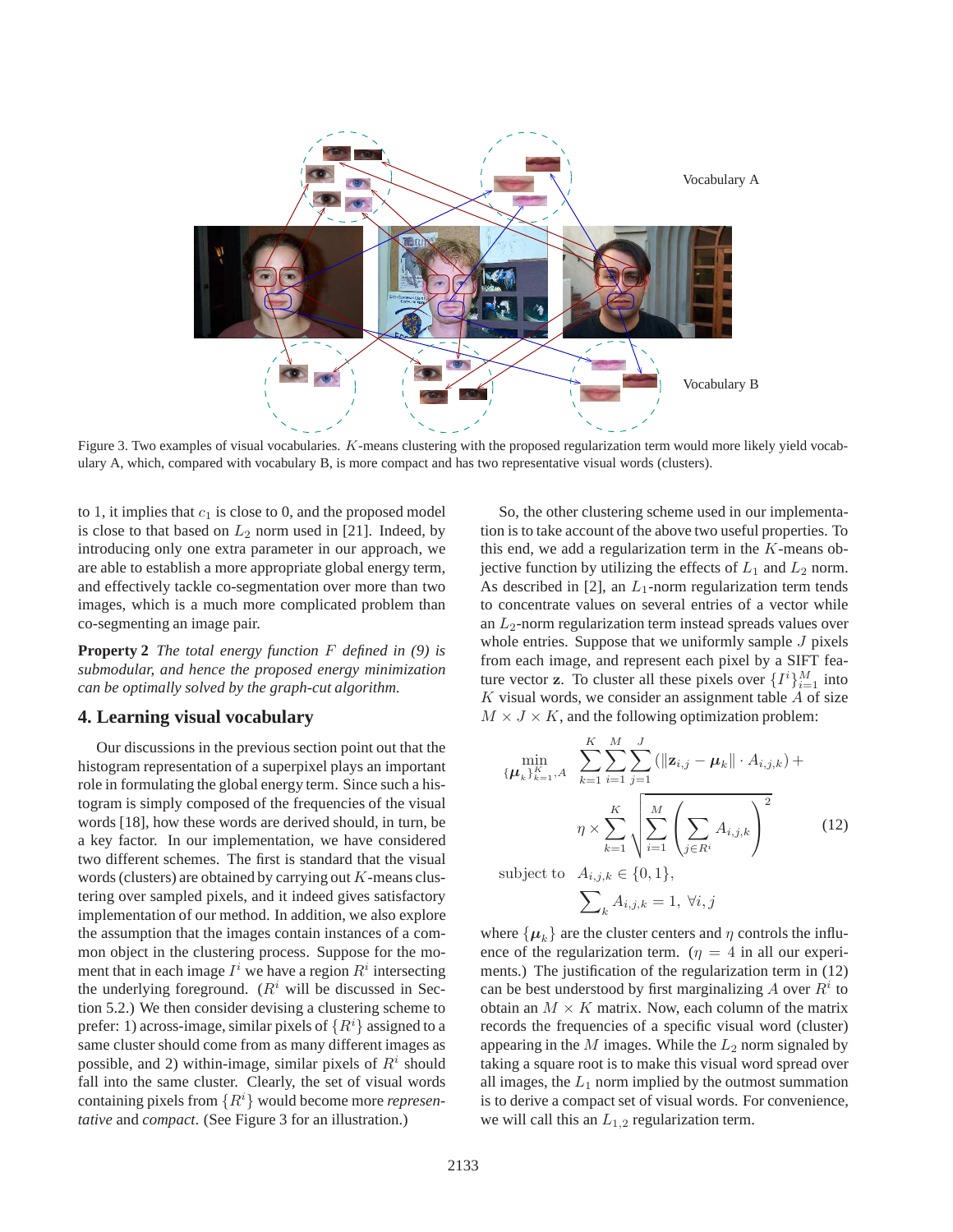| Dataset    | Num. of | 15]    | Without global term |             | $K$ -means |             | $\overline{K}$ -means + $L_{1,2}$ |             |             |
|------------|---------|--------|---------------------|-------------|------------|-------------|-----------------------------------|-------------|-------------|
|            | images  |        | Saliency            | Co-Saliency | Saliency   | Co-Saliency | Saliency                          | Co-Saliency | $c_2, \tau$ |
| Cars_front | 6       | 87.65% | 77.01%              | 79.01%      | 83.27%     | 88.50%      | 88.04%                            | 90.78%      | 90.46%      |
| Cars_back  | 6       | 85.10% | 76.22%              | 77.63%      | 79.72%     | 81.86%      | 85.34%                            | 85.76%      | 85.76%      |
| Bike       | 30      | 63.30% | 70.90%              | 72.38%      | 75.06%     | 76.67%      | 75.52%                            | 76.76%      | 76.60%      |
| Cat        | 24      | 74.40% | 83.06%              | 79.80%      | 85.78%     | 86.36%      | 86.34%                            | 86.68%      | 86.68%      |
| Plane      | 30      | 75.90% | 85.91%              | 86.22%      | 86.58%     | 86.80%      | 86.92%                            | 87.66%      | 87.21%      |
| Face       | 30      | 84.30% | 78.54%              | 78.96%      | 84.41%     | 85.51%      | 85.08%                            | 87.27%      | 85.76%      |
| Cow        | 30      | 81.60% | 88.40%              | 88.71%      | 91.25%     | 91.30%      | 91.10%                            | 91.36%      | 90.92%      |
| Horse      | 30      | 80.10% | 78.72%              | 76.59%      | 85.30%     | 86.00%      | 85.57%                            | 86.36%      | 84.36%      |
| Gnome      | 4       |        | 89.29%              | 93.56%      | 93.28%     | 95.21%      | 95.00%                            | 95.29%      | 95.12%      |

Table 1. Co-segmentation accuracy. The results by our method, measured in the pixel accuracy, are reported in the rightmost seven columns. When the global energy term E in (1) is included, visual words can be obtained either by K-means or by K-means with  $L_{1,2}$  regularization.

Analogous to K-means clustering, we adopt an EM procedure to find  $\{\boldsymbol{\mu}_k\}_{k=1}^K$  and A in (12). In E-step, we first relax  $A_{i,j,k}$  to [0, 1] so that an NP-hard problem can be transformed into a convex optimization problem. We then use the cvx toolbox [9] to solve  $A$ , and discretize its entries to  $\{0,1\}$  by setting  $A_{i,j,k}$  to 1 if  $k = \arg \max_{l} A_{i,j,l}$  and 0, otherwise. In M-step, we compute  $\mu_k$  by the mean of the feature vectors of the pixels assigned to cluster  $k$ .

## **5. Experimental results**

For the sake of comparison, we test our method with the challenging datasets used in [15] which contain the Weizman horses and MSRC database. We also include the Gnome dataset in our experiments as it contains images with large illumination and viewpoint changes of the same object. Figure 4 shows some examples of these images and the co-segmentation results. (Note that the images in Weizman horses are resized to have the same larger dimension.)

#### **5.1. Parameters**

Our model has three parameters,  $\{\lambda, \tau, c\}$ .  $\tau$  appears in (4), and its value is decided by running our algorithm without the global term.  $\lambda$  and c are introduced in (1) and (11), respectively. Recall that  $c = c_2/(1 + c_2)$  and from (9),  $c_2$  can be thought of the ratio of the average area of foregrounds to the average area of backgrounds over  $\{I_i\}_{i=1}^M$ . For each dataset, we uniformly sample  $c_2$  from a given range, adjust  $\lambda$  heuristically, and then report the best result. Indeed, the set of parameters can be reduced to  $\{\tau, c\}$ with slight decrease in accuracy, as  $\lambda$  can be tuned *unsupervisedly* by checking whether the co-segmentation results match the foreground-background ratio implied by  $c_2$ .

#### **5.2. Accuracy**

We test our co-segmentation method in seven different settings. First, the within-image energy  $L_i(\mathbf{x}^i)$  can be implemented with the cost of assigning a foreground label according to either the co-saliency prior used in (4) or the

saliency prior by replacing  $\tilde{s}_k^i$  with  $s_k^i$ . Second, to single out the effect of the global term  $E$  in (1), the experiments are also performed with or without this global term. In case that  $E$  is included, the histogram representation will be used to describe a superpixel or an area of superpixels, and we further consider the two ways of constructing visual vocabularies described in Section 4. When the co-saliency prior and the  $L_{1,2}$  regularization are used, we additionally test our method by tuning only  $\tau$  and  $c$ . The respective results are reported in the rightmost seven columns of Table 1.

It can be inferred from the results in Table 1 that the co-saliency prior tends to yield better co-segmentation performances than the saliency prior, except implementing our model without using the global term to test the two datasets, Cat and Horse. And, such few exceptions are expected since the between-image factors are not considered here.

We next look into the importance of using the global energy term  $E$  in co-segmentation. In Table 1, the results by including  $E$  are those in the rightmost five columns, and they are uniformly superior to those without using the global term. However, considering the global term means the necessity of the two parameters  $\lambda$  and c, where the former controls its contribution, and the latter enables our model to tackle the high complexity of co-segmentation over more than two images.

The last factor discussed here that has a bearing on the co-segmentation accuracy is how the visual words are obtained. Recall that in Section 4, the  $L_{1,2}$  regularization term is formulated based on the assumption that we have a region  $R<sup>i</sup>$  that has a higher probability of intersecting the underlying foreground in image  $I^i$ . In practice, we have no access to such knowledge in an unsupervised approach. Nevertheless, a reasonable way to yield  $R<sup>i</sup>$  is as follows. Besides the co-saliency map  $\tilde{S}^i$ , we also apply the *Gaussian center* prior [16] to  $I^i$  and generate, say,  $O^i$ . The superpixels intersecting the areas with the top 20% values of  $\tilde{S}^i \times O^i$  are then included in  $R<sup>i</sup>$ . The strategy is general in the sense that the ratio between the area of the resulting  $R<sup>i</sup>$  to the area of  $I<sup>i</sup>$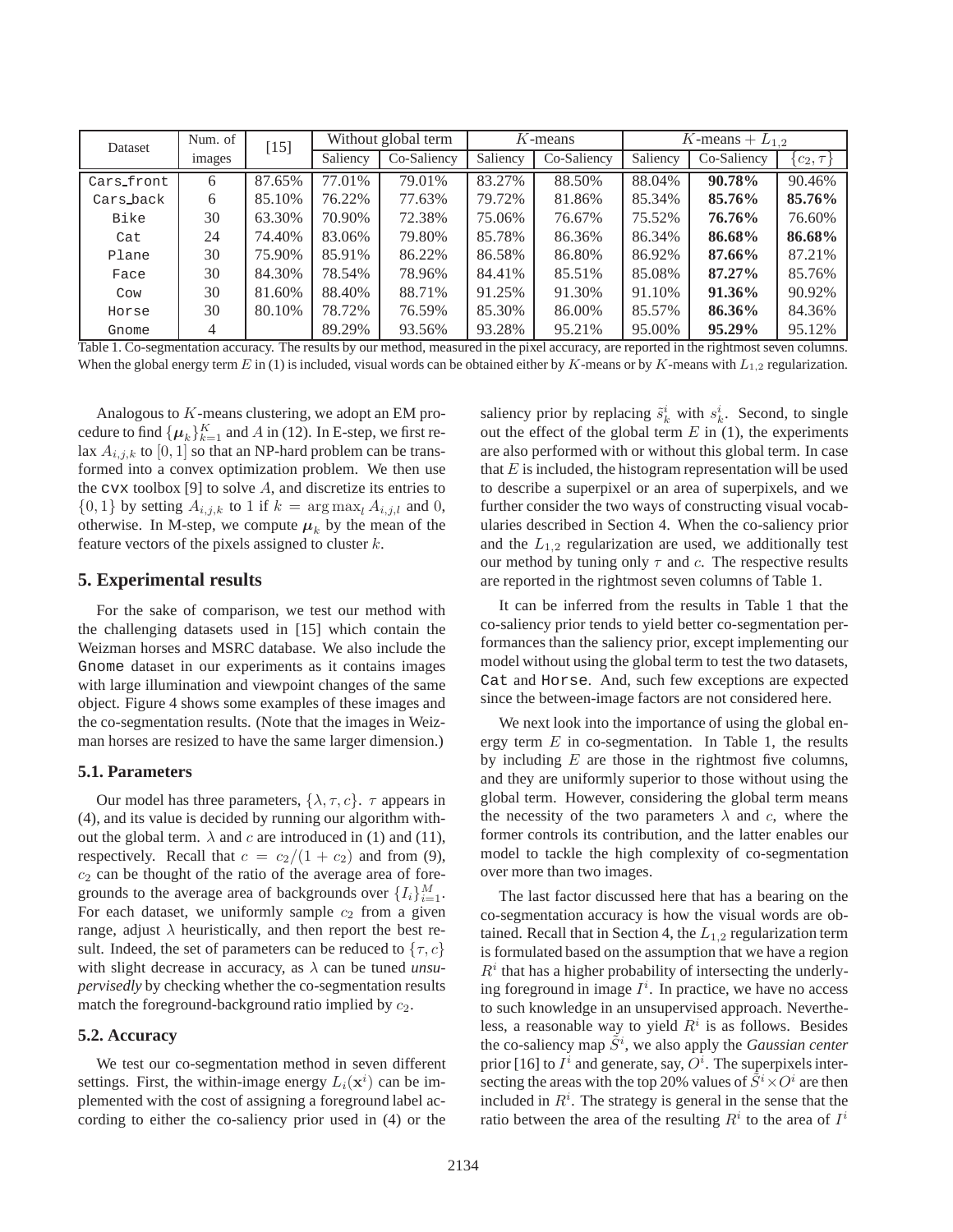| Dataset    | Avg.        | Total       | Time        |  |
|------------|-------------|-------------|-------------|--|
|            | superpixels | superpixels | (in second) |  |
| Cars_front | 96.83       | 581         | 0.65        |  |
| Cars back  | 104         | 624         | 0.85        |  |
| Bike       | 96.9        | 2907        | 215.40      |  |
| Cat        | 75.71       | 1817        | 19.84       |  |
| Plane      | 90.67       | 2720        | 62.77       |  |
| Face       | 87.73       | 2632        | 110.88      |  |
| Cow        | 46.03       | 1381        | 6.96        |  |
| Horse      | 94.03       | 2821        | 150.18      |  |
| Gnome      | 77.50       | 310         | 0.22        |  |

Table 2. Inference time for each dataset.

can range from 35.70% to 68.56% in our test datasets. More importantly, it can reduce the unexpected effect of applying the  $L_{1,2}$  regularization to the backgrounds, as is justified by the improved accuracy in the rightmost three columns.

#### **5.3. Time complexity**

We run our algorithm on a PC with Intel i7 CPU @ 2.8 GHz. In Table 2, the inference time in optimizing  $\{x^i\}$  with the energy defined in (1) is reported for each dataset. Compared with the technique of Joulin *et al*. [15], where the average number of superpixels is around 500 per image, and the inference time is about 8 minutes for a pair of images and 4 to 9 hours for 30 images, our method is more efficient. In particular, the proposed co-segmentation approach does not require over-segmenting each image into large number of superpixels, and can efficiently accomplish the task via an optimal labeling derived by the graph-cut algorithm.

#### **6. Conclusion**

Our main contribution is to introduce a new energy minimization model that is general enough to deal with the high complexity of simultaneously segmenting multiple images, and meanwhile, can be efficiently and optimally solved. In addition, we have proposed a useful regularization term for K-means clustering in learning the visual words for cosegmentation. If the inclusion of the three parameters (or two, for slight decreases in the co-segmentation accuracy) in our method is not considered, we have come close to establish a fully-unsupervised algorithm. Still, there are several issues remained to be explored. In particular, we would make efforts to further improve the quality of the saliency and co-saliency detection, extend co-segmentation to a more general concept, and bring in new applications.

## **Acknowledgements**

This work is supported in part by NSC grants 97-2221- E-001-019-MY3 and 99-2221-E-001-011-MY3.

## **References**

- [1] D. Batra, A. Kowdle, D. Parikh, J. Luo, and T. Chen. iCoseg: Interactive co-segmentation with intelligent scribble guidance. In *CVPR*, pages 3169–3176, 2010.
- [2] S. Bengio, F. Pereira, Y. Singer, and D. Strelow. Group sparse coding. In Y. Bengio, D. Schuurmans, J. Lafferty, C. K. I. Williams, and A. Culotta, editors, *NIPS 22*, pages 82–89. 2009.
- [3] E. Borenstein and S. Ullman. Combined top-down/bottomup segmentation. *PAMI*, 30(12):2109–2125, December 2008.
- [4] Y. Boykov, O. Veksler, and R. Zabih. Fast approximate energy minimization via graph cuts. *PAMI*, 23(11):1222–1239, November 2001.
- [5] H. Chen. Preattentive co-saliency detection. In *ICIP*, 2010.
- [6] J. Cui, Q. Yang, F. Wen, Q. Wu, C. Zhang, L. van Gool, and X. Tang. Transductive object cutout. In *CVPR*, pages 1–8, 2008.
- [7] P. Felzenszwalb and D. Huttenlocher. Efficient graph-based image segmentation. *IJCV*, 59(2):167–181, September 2004.
- [8] S. Goferman, L. Zelnik Manor, and A. Tal. Context-aware saliency detection. In *CVPR*, pages 2376–2383, 2010.
- [9] M. Grant and S. Boyd. CVX: Matlab software for disciplined convex programming, version 1.21. http://cvxr.com/cvx, Oct. 2010.
- [10] V. Gulshan, C. Rother, A. Criminisi, A. Blake, and A. Zisserman. Geodesic star convexity for interactive image segmentation. In *CVPR*, pages 3129–3136, 2010.
- [11] D. Hochbaum and V. Singh. An efficient algorithm for cosegmentation. In *ICCV*, pages 269–276, 2009.
- [12] X. Hou and L. Zhang. Saliency detection: A spectral residual approach. In *CVPR*, pages 1–8, 2007.
- [13] L. Itti and C. Koch. A saliency-based search mechanism for overt and covert shifts of visual attention. *Vision Research*, 40:1489–1506, 2000.
- [14] L. Itti and C. Koch. Computational modelling of visual attention. *Nature reviews. Neuroscience*, 2(3):194–203, March 2001.
- [15] A. Joulin, F. Bach, and J. Ponce. Discriminative clustering for image co-segmentation. In *CVPR*, pages 1943–1950, 2010.
- [16] T. Judd, K. Ehinger, F. Durand, and A. Torralba. Learning to predict where humans look. In *ICCV*, pages 2106–2113, 2009.
- [17] V. Kolmogorov and R. Zabih. What energy functions can be minimized via graph cuts? *PAMI*, 26(2):147–159, February 2004.
- [18] T. Leung and J. Malik. Representing and recognizing the visual appearance of materials using three-dimensional textons. *IJCV*, 43(1):29–44, June 2001.
- [19] A. Levin and Y. Weiss. Learning to combine bottom-up and top-down segmentation. *IJCV*, 81(1), January 2009.
- [20] D. Lowe. Object recognition from local scale-invariant features. In *ICCV*, pages 1150–1157, 1999.
- [21] L. Mukherjee, V. Singh, and C. Dyer. Half-integrality based algorithms for cosegmentation of images. In *CVPR*, pages 2028–2035, 2009.